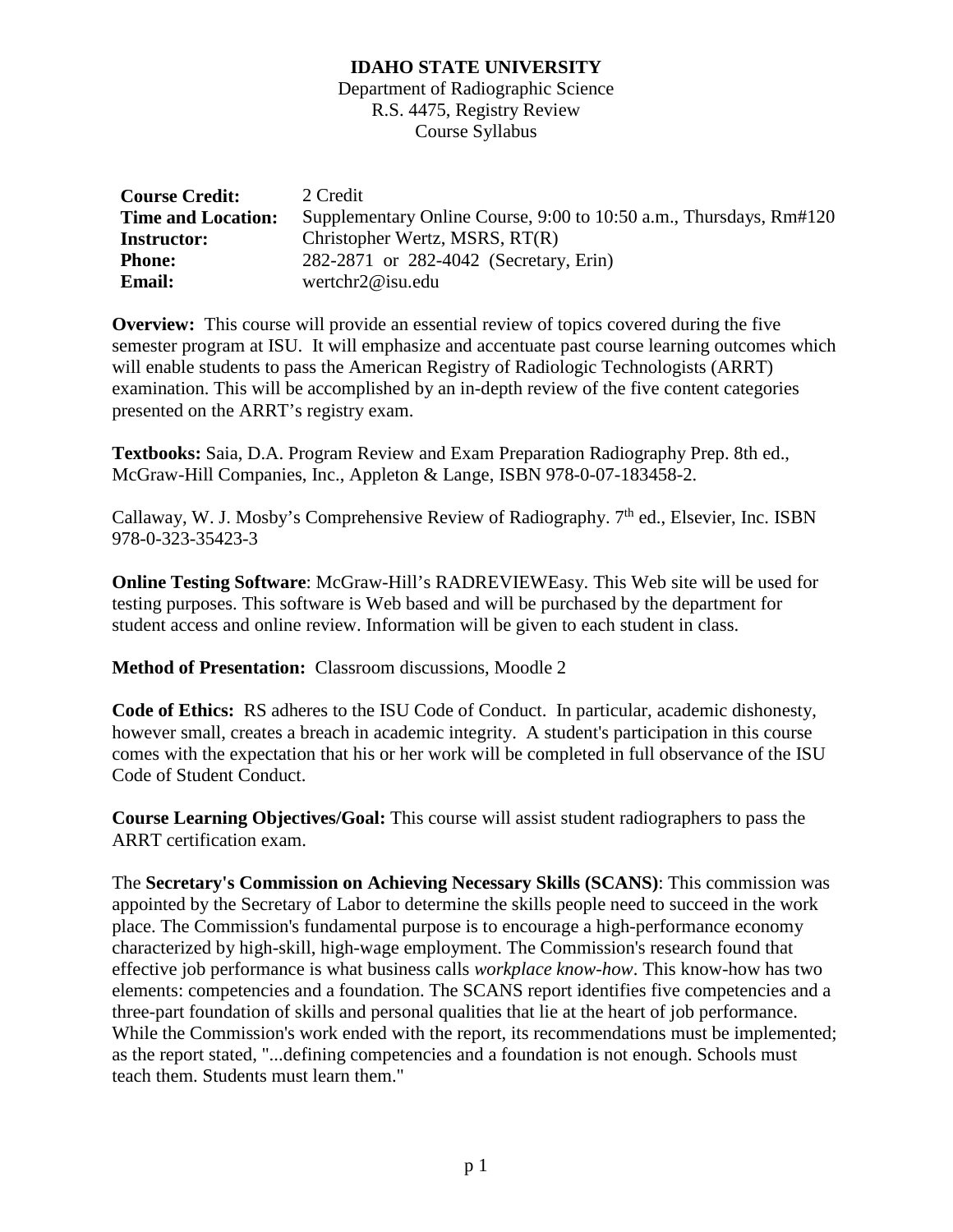Department of Radiographic Science R.S. 4475, Registry Review Course Syllabus

http://www.academicinnovations.com/report.html

## **Description of SCANS competencies are as follows:**

| <b>A Three Part Foundation</b> |                                                                         |  |  |  |
|--------------------------------|-------------------------------------------------------------------------|--|--|--|
| 1. Basic Skills                | reads, writes, performs arithmetic and mathematical operations, listens |  |  |  |
|                                | and speaks                                                              |  |  |  |
| 2. Thinking Skills             | thinks creatively, makes decisions, solves problems, visualizes, knows  |  |  |  |
|                                | how to learn, and reasons                                               |  |  |  |
| 3. Personal Qualities          | displays responsibility, self-esteem, sociability, self-management, and |  |  |  |
|                                | integrity and honesty                                                   |  |  |  |
| <b>The Five Competencies</b>   |                                                                         |  |  |  |
| 4. Resources                   | identifies, organizes, plans and allocates resources                    |  |  |  |
| 5. Interpersonal               | works with others                                                       |  |  |  |
| 6. Information                 | acquires and uses information                                           |  |  |  |
| 7. Systems                     | understands complex interrelationships                                  |  |  |  |
| 8. Technology                  | works with a variety of technologies                                    |  |  |  |

Each of these foundations and competencies are listed after the objective that meet the competency or skill set described above.

### **Course Learning Outcomes:**

| Upon completion of this course the student will:                           | <b>SCANS</b>    |
|----------------------------------------------------------------------------|-----------------|
| Determine the requirements of eligibility to sit for the national registry | 1,2,3,4         |
| exam.                                                                      |                 |
| Review and discover the method to apply for and schedule the ARRT          | 1,2,3,4,6       |
| exam. This includes photo ID considerations and associated application     |                 |
| fees.                                                                      |                 |
| Learn about the testing centers requirements and procedures to take the    | 1,2,3,4,6       |
| exam.                                                                      |                 |
| Discover the mechanism utilized by the ARRT for candidates to comply       | 1,2,3,4,6       |
| with the Rules of Ethics contained in the ARRT Standards of Ethics.        |                 |
| Review the 3-year limit for eligibility to sit the ARRT exam.              | 1,2,3,4,6       |
| Discover how pilot questions are used to develop test materials for future | 1,2,3,4,6       |
| testing candidates.                                                        |                 |
| Determine how disclosing exam information is considered an attempt to      | 1,2,3,4,6       |
| subvert the integrity of the examination.                                  |                 |
| Review the test center restrictions.                                       | 1,2,3,4,6       |
| Determine the outline of topics covered by the exam.                       | 1,2,3,4,5,6,7,8 |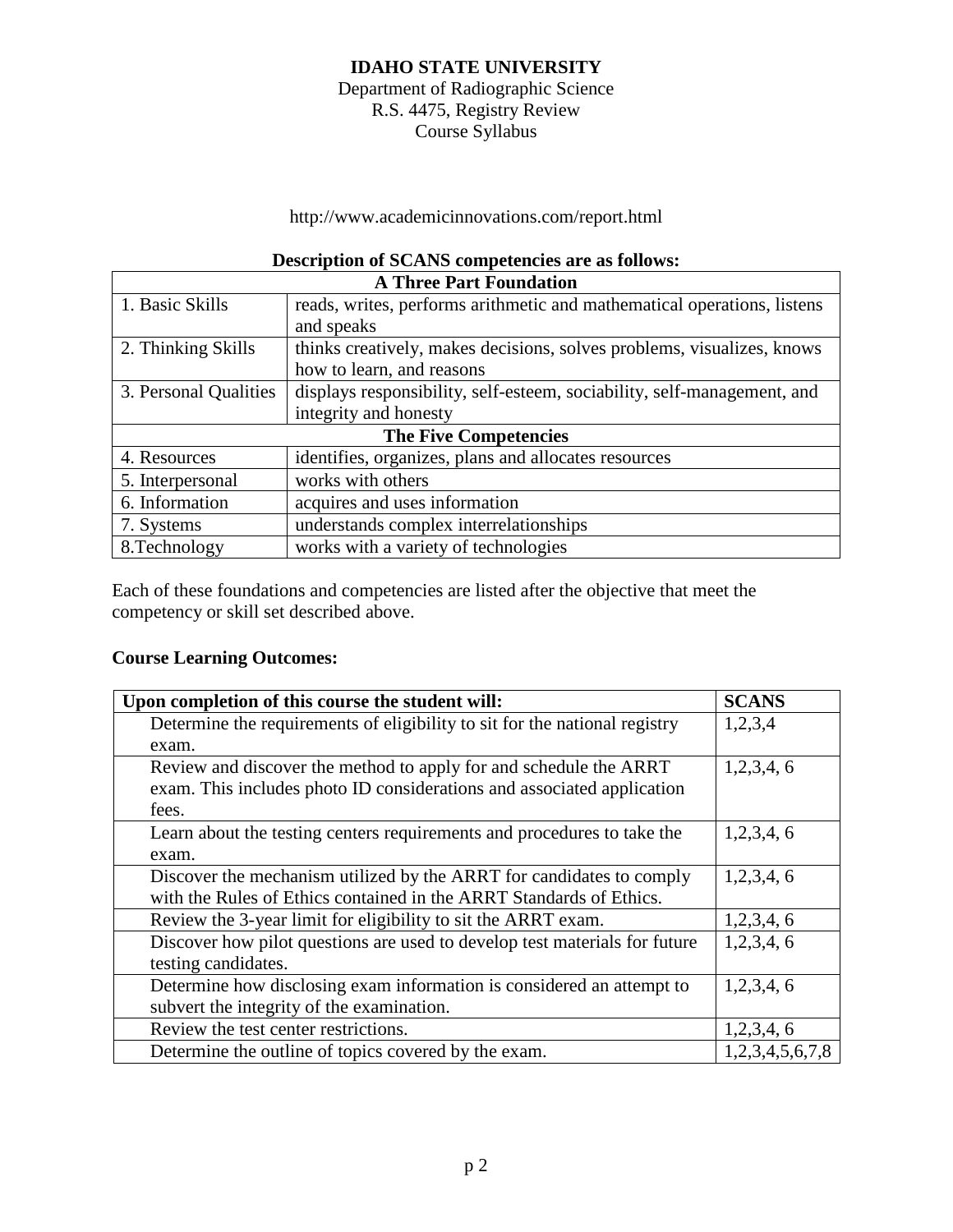Department of Radiographic Science R.S. 4475, Registry Review Course Syllabus

| Review the four content areas covered by the ARRT exam: patient care     | 1,2,3,4,5,6,7,8 |
|--------------------------------------------------------------------------|-----------------|
| (33 questions), safety (53 questions), image production (50 questions),  |                 |
| and procedures (64 questions).                                           |                 |
| Discover areas of weakness and perform remedial study to improve in      | 1,2,3,4,5,6,7,8 |
| each area of content that may need remedial study.                       |                 |
| Successfully pass several mock examinations covering each of the content | 1,2,3,4,5,6,7,8 |
| areas individually and collectively.                                     |                 |
| Successfully pass a proctored mock registry final exam with a 75% or     | 1,2,3,4,6       |
| higher score.                                                            |                 |

## **Academic Dishonesty Policy:**

Academic dishonesty (cheating, plagiarism, etc.) will not be tolerated in this class and may result in suspension or dismissal from this course and from the program. Cases will also be referred to the Dean of Students for possible dismissal from the university.

Cheating includes, but is not limited to, (1) use of any unauthorized assistance in taking quizzes, tests, or examinations; (2) dependence upon the aid of sources beyond those authorized by the instructor in writing papers, preparing reports, solving problems, or completing other assignments; or (3) the acquisition of tests or other academic materials belonging to the university faculty or staff without permission.

Plagiarism includes, but is not limited to, the use of, by paraphrase or direct quotation without correct recognition, the published or unpublished works of another person. The use of materials generated by agencies engaged in "selling" term papers is also plagiarism.

Many components RS 4475 are designed to be highly interactive. Students are encouraged to take full advantage of the many resources available including Internet sites, handouts and workbooks, other textbooks and journals, faculty, and peers. This interactive collegial learning environment is conducive for life-long learning.

*What does this mean:* I have allowed 'printed material' from the Web site to be available to the student. This can present problems if not used properly. Material from quizzes and tests should be used for your OWN study endeavors. Because the quizzes are open book, you should not obtain the answers from other students prior to taking the quizzes. This defeats the intended learning methodology. Also, DO NOT obtain material (quizzes and tests) from previous students who have taken this course. I will consider this cheating and could result in an automatic 'F' for the quiz and the course. You may print the quizzes at your discretion, but I DO NOT allow PRINTING of tests. Additionally tests cannot be reviewed after they have been taken except in my presence. Failure to follow these instructions will result in a failure of the course.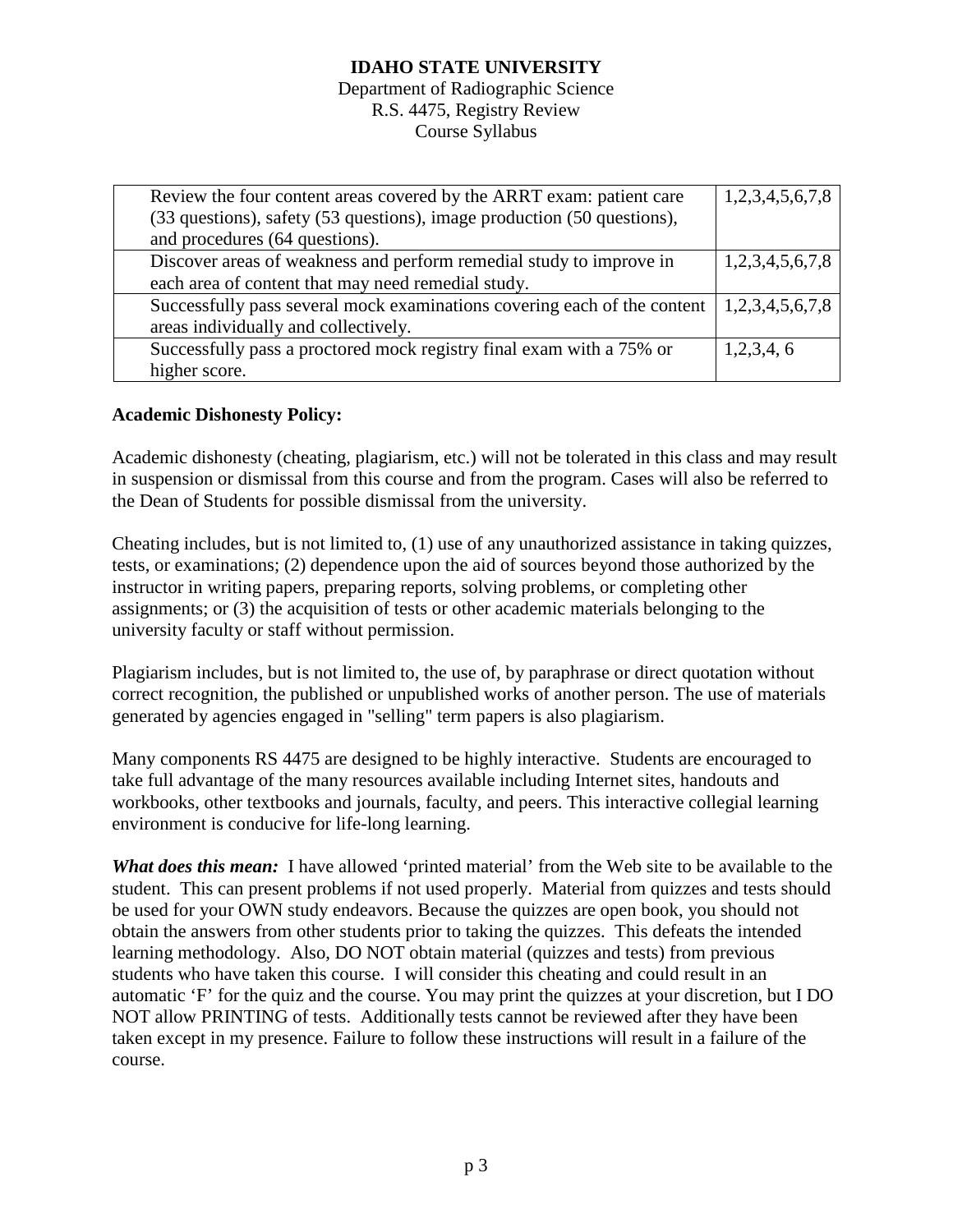Department of Radiographic Science R.S. 4475, Registry Review Course Syllabus

*When students submit their efforts for grading, they are attesting that they have abided by these rules. Also, all assignments that are submitted are considered final and will be graded as such.*

## **Approach**

1. **Instructions:** This course will be offered primarily online. It is your responsibility to log into the course and complete all assignments there. Questions should be asked to the instructor in the discussion forum. Assignments will be posted via a weekly schedule and students will be held accountable to complete each assignment by the due date.

### 2. **Grading Procedure:**

The highest grade on any Mock Registry Exam can be used as a final exam grade.

| <b>Assessment Method</b>                                               | <b>Percentage</b> |
|------------------------------------------------------------------------|-------------------|
|                                                                        | <b>Value</b>      |
| Radiography Prep quizzes in Moodle                                     | 15%               |
| Mosby's quizzes in Moodle                                              | 15%               |
| Completion of 1606 test questions on the RADREVIEWEasy Web site.       | 10%               |
| Send me an email and I will check your account as proof.               |                   |
| Completion of 3 Mock Registry Review exams delivered in a proctored    | 10%               |
| setting in the Nursing Lab.                                            |                   |
| Dates: January 25 <sup>th</sup> , 9:00-11:30 a.m.                      |                   |
| February 15 <sup>th</sup> , 9:00-11:30 a.m.                            |                   |
| March 15 <sup>th</sup> , 9:00-11:30 a.m.                               |                   |
| Final Exam Mock Registry Review exam delivered in a proctored setting, | 50%               |
| April 26 <sup>th</sup> , 9:00-11:30 a.m.                               |                   |

#### **This grading Scale will be used:**

| $+/-$ System |      |           |               |
|--------------|------|-----------|---------------|
| 93-100%      | А    | 73-76%    |               |
| 90-92%       | А-   | 70-72%    | $\mathcal{C}$ |
| 87-89%       | $B+$ | 67-69%    | $D+$          |
| 83-86%       | B    | 63-66%    |               |
| 80-82%       | B-   | 60-62%    | D-            |
| 77-79%       | ∼∓   | 59% Below | F             |

*Note: A grade of C or better is required in this course in order to receive a degree from the Department of Radiographic Science.*

The minimum requirements to earn a passing grade are successful completion of all tests and quizzes (70% minimum). Tests and Quizzes will be computer based. The final exam will be scheduled to be taken in a computer lab on campus. The lab in the nursing building on the